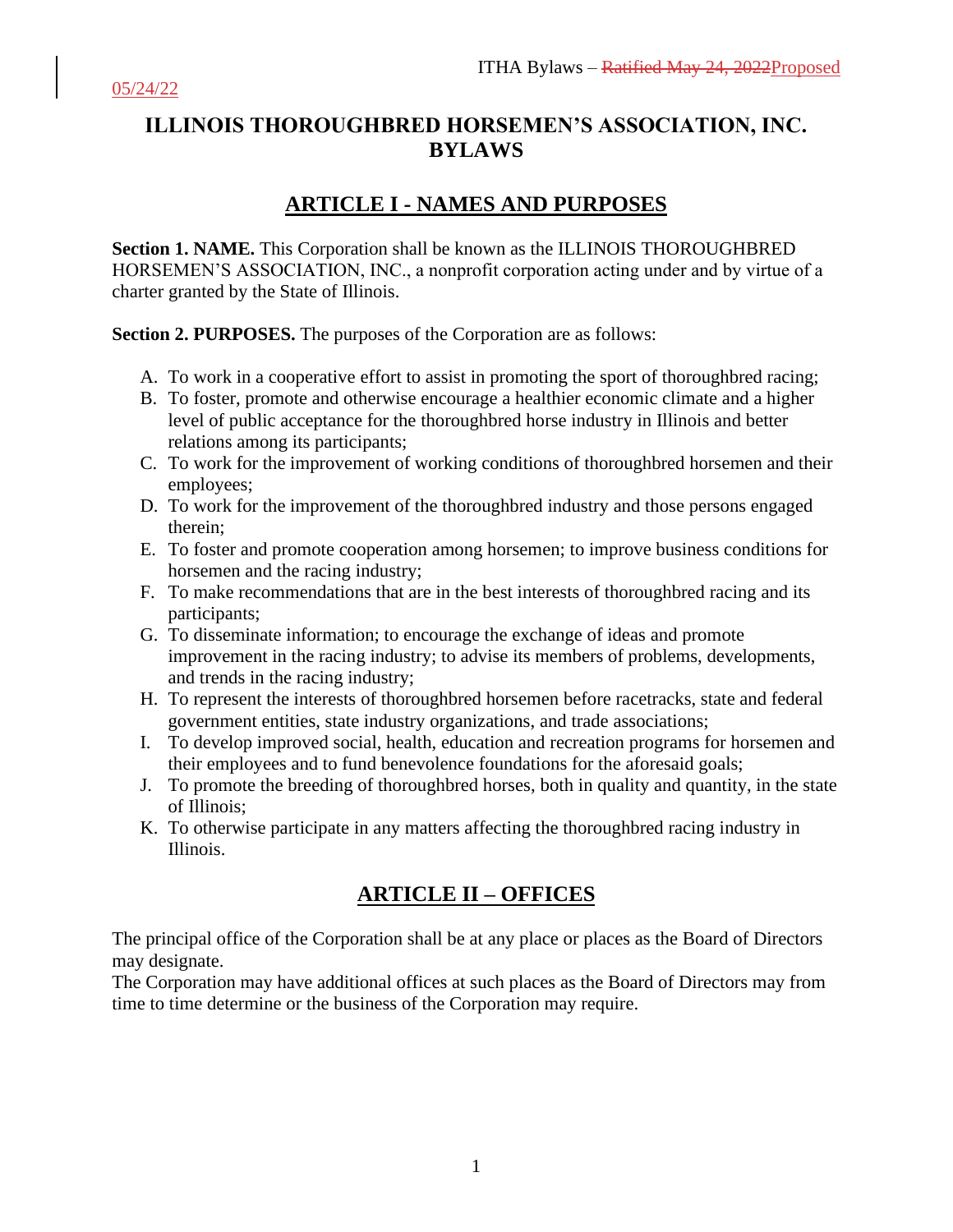# **ARTICLE III -MEMBERS**

**Section 1. ELIGIBILITY.** Any trainer or owner of a thoroughbred race horse (a minimum of 5% of a race horse) who is currently licensed as such by the Illinois Racing Board shall be eligible to be a Member in the Corporation.

**Section 2. VOTING PRIVILEGES.** Only members who fulfill the following requirements shall be eligible to vote:

- 1. Members must be licensed as an owner, trainer, or owner-trainer in the election year and prior to September 1<sup>st</sup> of the election year.
- 2. Members must be in good standing at the time of ballot mailing.
- 3. Members must have at least one start at a Chicago-area track(s) on or after September 1<sup>st</sup> of the year immediately prior to the election and through August 31<sup>st</sup> of the election year.

Any member who fulfills the requirements of voting privileges but did not receive a ballot has until November 20th of the election year to request a ballot.

**Section 3. MEMBERSHIP LEDGER.** The Corporation shall use reasonable efforts to maintain at its principal office, or at the office of its counsel or accountants, an original or duplicate membership ledger containing the name and address of each Member.

# **ARTICLE IV - MEETINGS**

**Section 1. PLACE OF MEETINGS.** All meetings of Members or Board of Directors shall be held at such time and place as shall be stated in the notice of the meeting. Only the President shall have the authority to schedule meetings except special and emergency meetings which may also be scheduled as prescribed within these bylaws.

**Section 2. SPECIAL MEETINGS.** Special meetings of the Members for any purpose or purposes shall be held whenever called by the President as deemed necessary or upon request in writing by at least fifty active (50) Members who are in good standing. Such request shall state the purpose or purposes of such meeting and the matters proposed to be discussed on at such meeting. The secretary shall give notice stating the purpose or purposes of the meeting to all Members.

**Section 3. NOTICE.** Not less than five (5) nor more than thirty (30) days before each meeting of Members, the President or Executive Director shall publicly post a written or printed notice stating the time and place of the meeting and, in the case of a special meeting or as otherwise may be required by statute, the purpose for which the meeting is called.

**Section 4. SCOPE OF NOTICE.** No business shall be discussed at any special meeting of Members except that specifically designated in the notice.

# **ARTICLE V - ELECTIONS AND VOTING**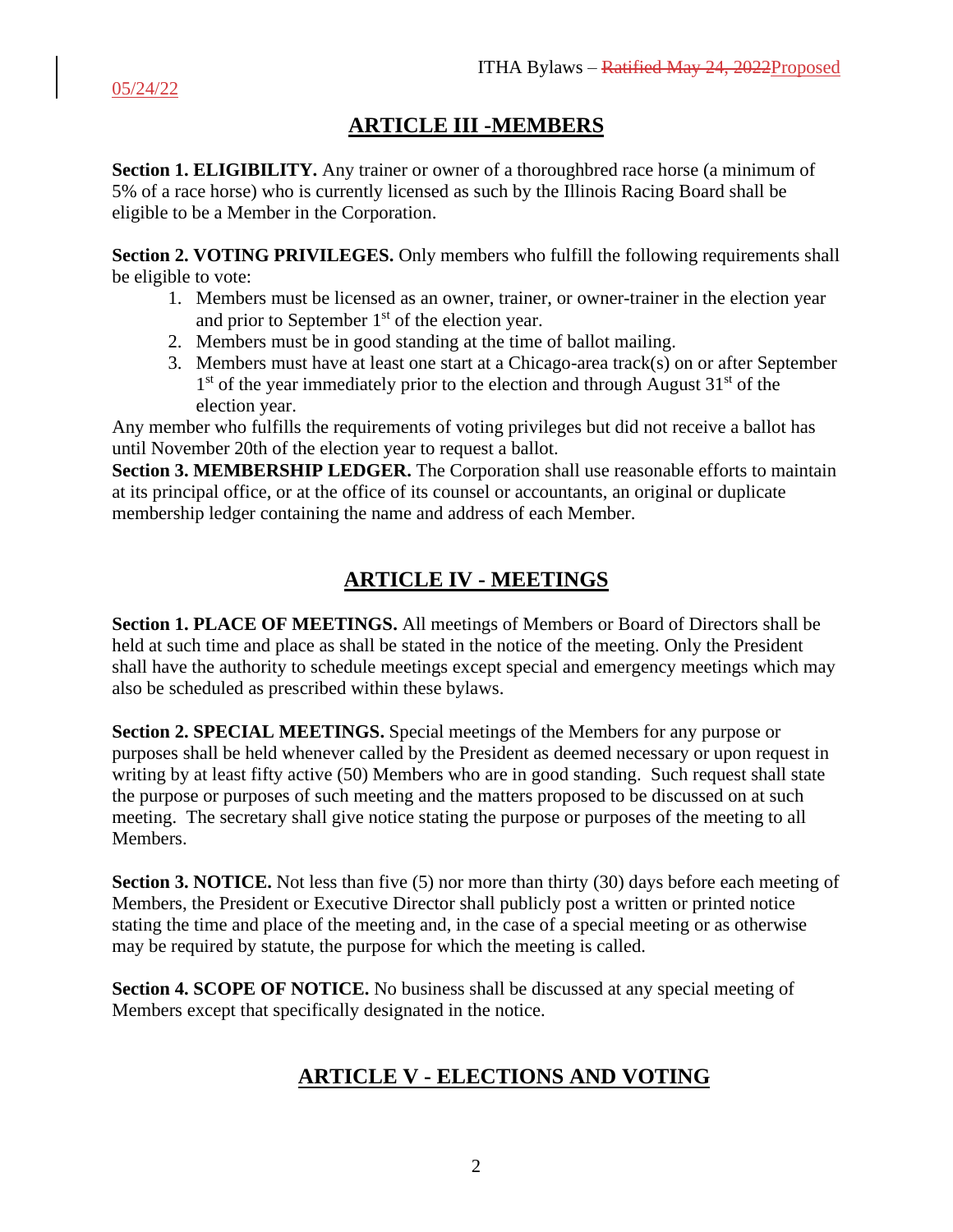**Section 1. SUPERVISION OF ELECTONS.** All elections shall be under the supervision of the Corporate Auditor, the Election Committee, and the Board of Directors. The Election Committee of three (3) Members shall be appointed by the President with the advice and consent of the Board of Directors before the nominations are due. At least two of the three Members appointed to the Election Committee shall be members of the Board, but none shall be candidates for any office. The Election Committee shall cooperate with the Board of Directors to ensure that the election is run in accordance with the Bylaws. The President, after consultation with the Corporate Auditor, shall fix the date for the opening and counting of the ballots. The Auditor shall be responsible for the mailing, receipt, opening and counting of the ballots and shall report and certify as to the results of the tabulation of the ballots. The Election Committee shall attend the opening and counting of the ballots, but the Auditor alone will handle and count the ballots. All Members may also attend the opening and counting of ballots as a matter of right.

Section 2. ELECTIONS. Commencing in the fall of 2006 an election shall be held: (a) to elect a President for a three-year term, and (b) to elect Directors for a three-year term as specified in Paragraph "A" below, who shall hold office during their term and until their successors are elected. Commencing in the fall of 2007, an election shall be held to elect Directors for a threeyear term as specified in Paragraph "A" below who shall hold office during their term and until their successors are elected.

Candidate nominations must be postmarked or delivered in person no later than noon of the last Friday of September of the election year.

Elections shall be held as outlined herein with ballots to be mailed out by November 1st of each election year. All ballots must be returned or postmarked by December 1<sup>st</sup> and shall be counted within the first two weeks of December.

Write-in candidates are not permitted. No ballot shall provide a space for a write-in candidate.

#### A. ELECTION OF THE BOARD OF DIRECTORS

The Board of Directors shall be elected by the Members. No person shall be eligible for nomination unless he/she fulfills all the following requirements:

- 1. He/she is a Member in good standing on the date nominations are due.
- 2. He/she is eligible to vote.
- 3. He/she has started a Horse or Horses a minimum of ten (10) times total in the Chicago area track(s) in the five (5) years immediately prior to the date nominations are due.

The term "five years" shall mean the 1,825 days immediately preceding the deadline for candidate nominations.

An Owner candidate is a candidate licensed as "Owner" only. A Trainer candidate is a candidate licensed as "Trainer" or "Owner Trainer".

Effective with the election of 2006, three trainers or owners-trainers and two owners-only, shall be elected for a three-year term. Effective with the election of 2007, two trainers or ownertrainers and three owners-only shall be elected for a three-year term. The remaining seat on the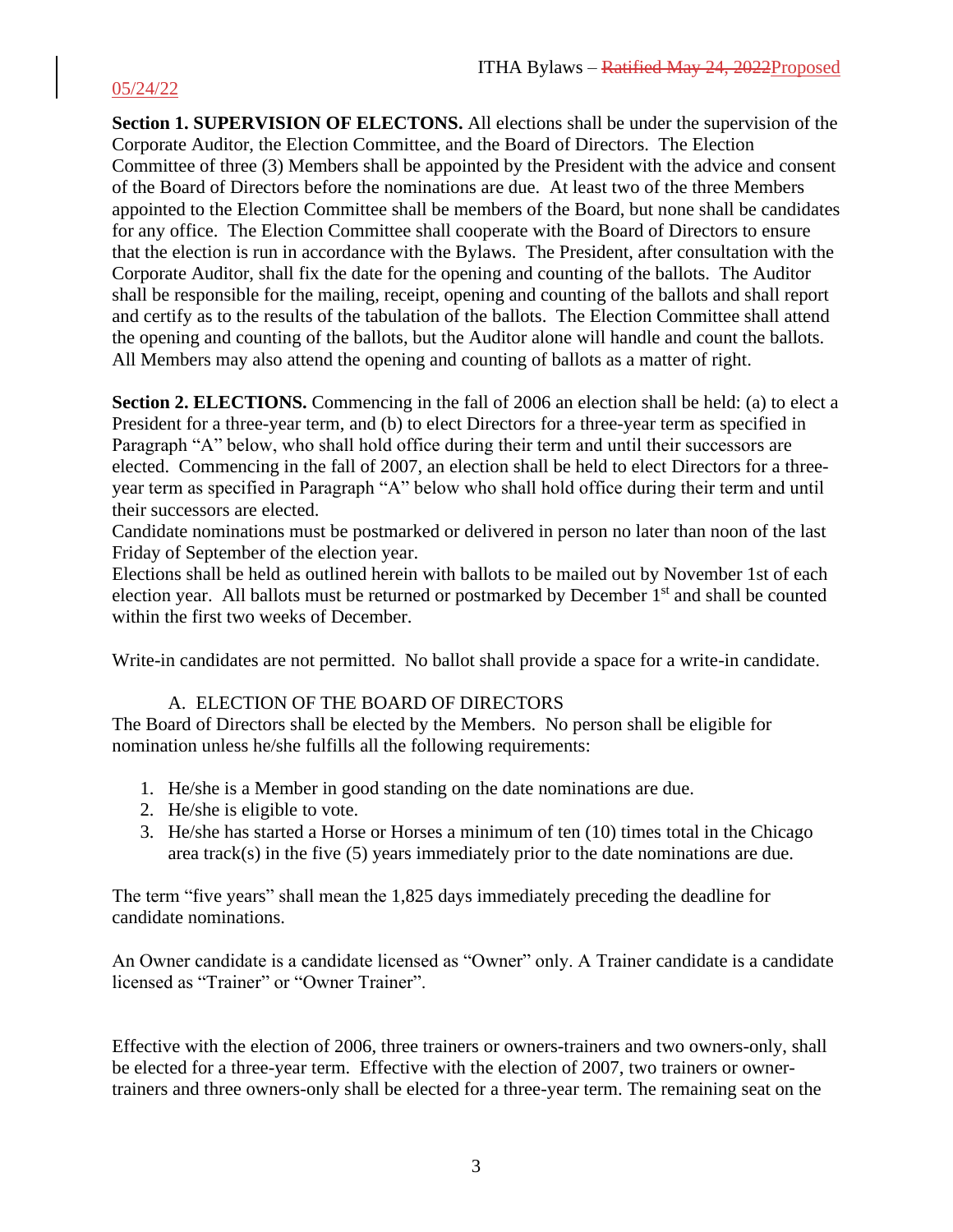Board shall be nominated by the President and approved by the Board and shall serve for a one year term and may continue from year to year upon the consent of the President and the Board. No two or more immediate family members may serve on the Board at the same time.

### B. ELECTION OF THE PRESIDENT

The President shall be elected by the members for a three (3) year term commencing with the fall 2006 election and may continue to run and serve if re-elected. No person shall be eligible for nomination or to serve as President unless he/she fulfills all the following requirements:

- 1. He/she is a Member in good standing on the date nominations are due.
- 2. He/she is eligible to vote.
- 3. He/she has listed Illinois as his/her permanent residence with the Illinois Racing Board.
- 4. He/she has started a horse or horses a minimum of 1 time for every 10 live racing days rounded to the nearest 10 for each year in the Chicago-area in each of the two years immediately preceding the date nominations are due. Such starts must include at least one start at each Chicago-area racetrack(s) that was awarded race dates in the two years preceding.

The term "year" means 365 days immediately preceding the deadline for candidate nominations and the term "years" means multiples of 365 days.

### C. ELECTION CANCELLATIONS

In the event that the amount of qualified candidates running for the election in each category is equal or less than the amount of open positions on the board of directors, the current directors have the option to accept the candidates into the board and cancel the elections through a motion and majority vote of the present quorum.

### D. ELECTION OF THE VICE PRESIDENT

The Board of Directors may annually elect one or more Vice Presidents from among the Board of Directors. The Board shall designate the number of Vice Presidents and the order of precedence: first, second, third, etc…In case of the resignation, disability or death of the President, the highest-ranking Vice President automatically becomes President for the unexpired term. The Second Vice President then becomes First Vice President, with the vacancy to be filled in the lowest ranking Vice Presidency by the Board.

**Section 3. CANDIDATES AND ELECTIONEERING.** The Executive Director shall notify each candidate of his/her successful nomination as soon after the nominating deadline as possible.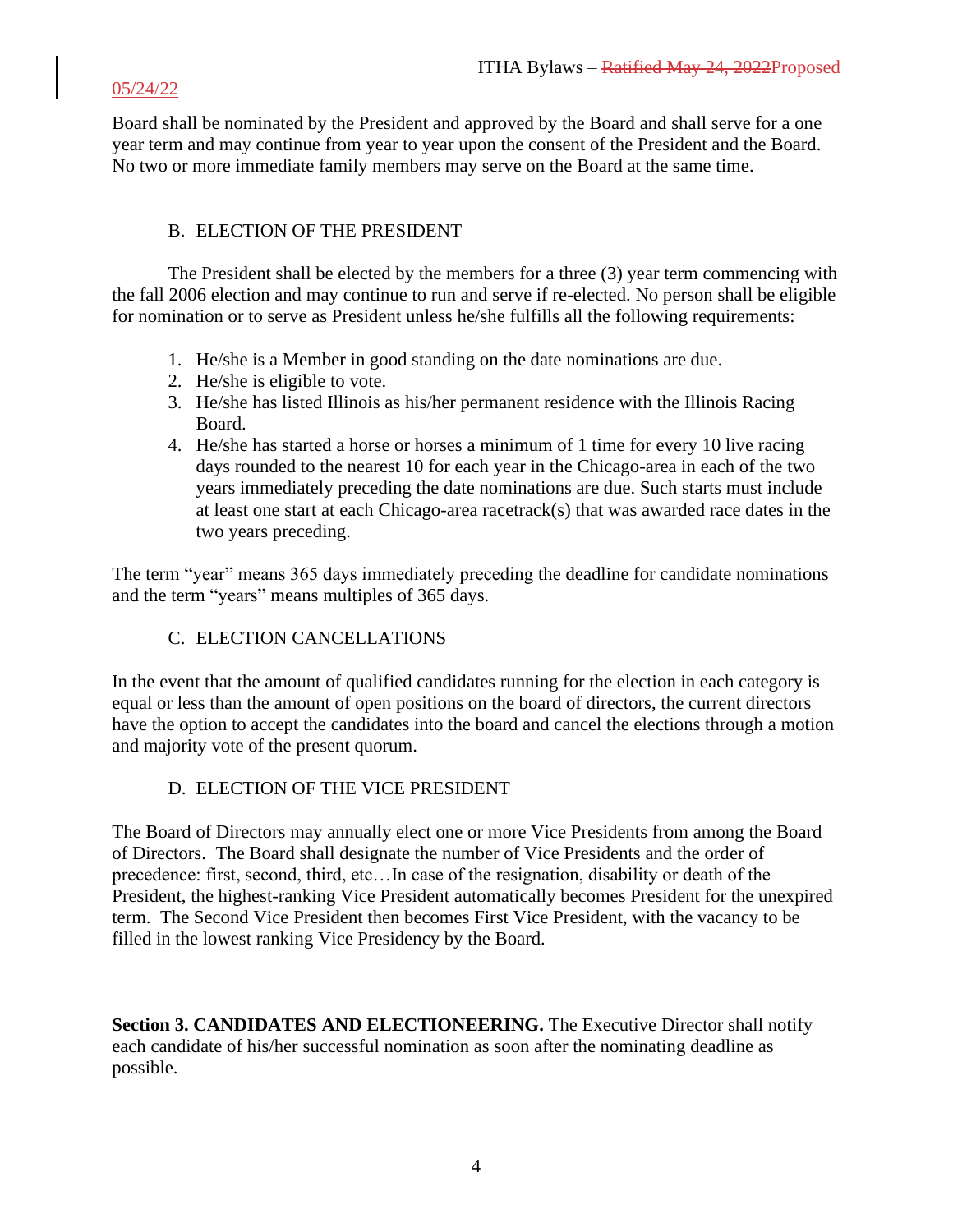By submitting a nomination, a candidate states:

a. He/she fulfills the requirements for eligibility for office as provided in this Article;

b. He/she has read the requirements of these Bylaws and the rules regarding electioneering as adopted by the Board of Directors respecting elections and candidates, agrees to be bound by them and any decision of the Election Committee in regard thereto;

- c. He/she will run for office and serve if elected.
- d. He/she has no other relationship which involves a conflict of interest.

No activity commonly referred to as "political activity" shall be allowed after the general nominating meeting except as those rules that are adopted by the Board of Directors.

Within five working days of nominations being closed and verified, a general membership meeting shall be publicized and called within thirty (30) days for the purpose of allowing candidates to state their position if they so wish and shall be allowed a three-minute speech and five minutes for questions and answers from the membership. Further, a candidate may, if he/she wishes, provide a one page single-sided position paper of three hundred (300) words or less that states his/her position. Such position paper shall be supplied to the Corporation in sufficient time to be included with the ballots and biographical sketches of each candidate which shall be mailed by the Corporation to all Voting Members. The candidates during their speech or position paper may support other candidates that are running for office.

No campaign material, other than as specified above or according to the rules adopted by the Election Committee, shall be permitted except for oral solicitation of votes on a person-toperson(s) basis or by telephone. No candidate may authorize or knowingly permit any articles, statements, or pictures about him/her to be published which could be construed as campaign material or "political activity" after the general nominating meeting in any Corporation-related publication. There shall be no distribution of marked sample ballots, nor any placard or banner endorsing any candidate or slate of candidates. If any political activity, electioneering or distribution of campaign material shall be engaged in on behalf of a candidate in violation of this section with the knowledge and consent of a candidate, (1) said candidate may be disqualified (a) as a candidate for office or (b) from taking office if the election has been completed; or (2) that portion of the election in which a violation occurred may be rerun.

A candidate may run for President and for Director at the same time.

**Section 4. PROTEST.** A protest to a candidate or an election must be in writing and sent by certified mail to the Corporate Auditor in care of the Corporation. No protest of a candidate or an election may be postmarked after the expiration of seven (7) days following an election. Protests against the continued eligibility of elected Officers or Directors to serve must be in writing, postmarked and mailed to the Corporation within seven (7) days following the discovery of facts supporting said protest. The burden shall be upon the protestant to prove that his/her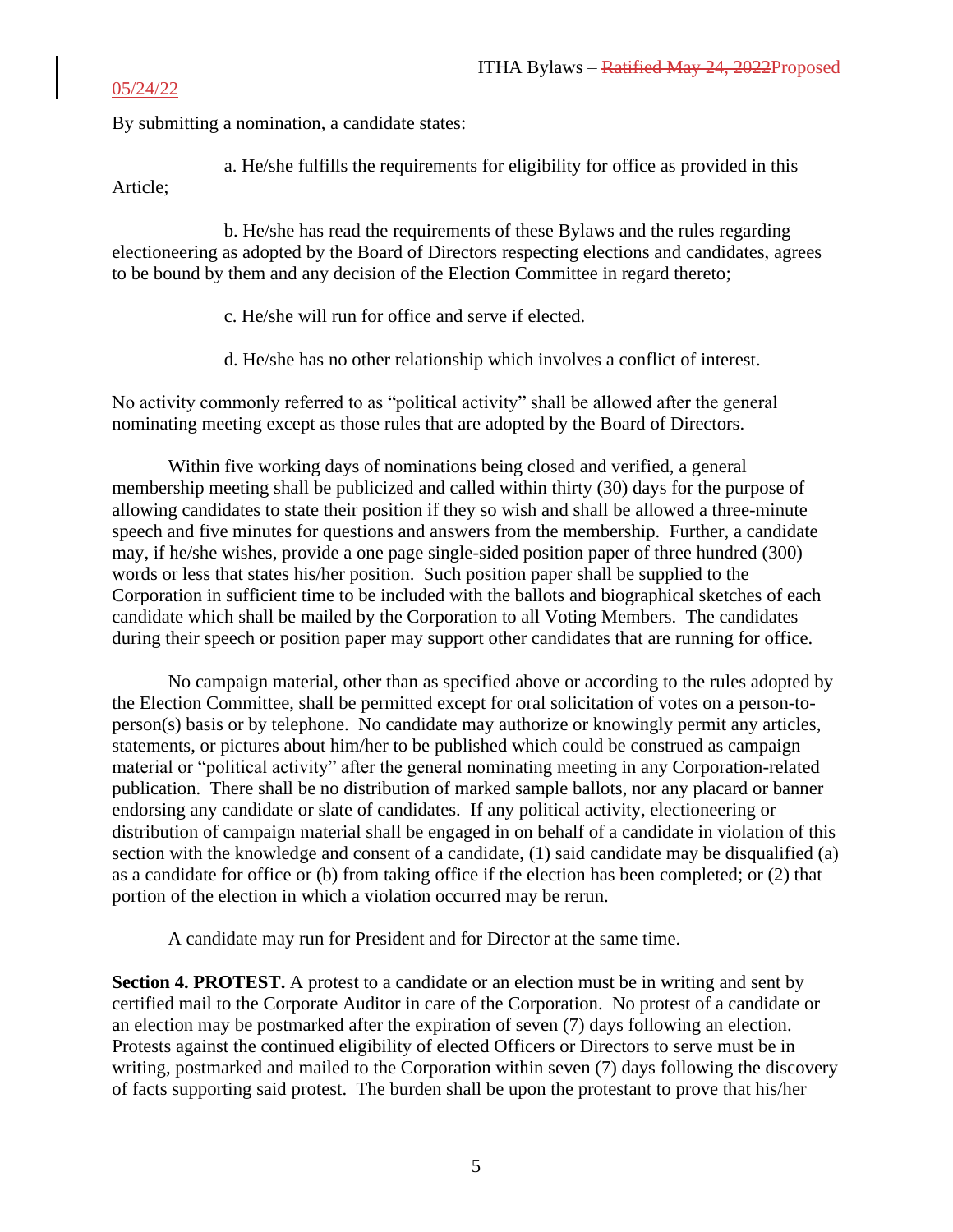protest is timely. Each protest shall contain a complete and definite statement of the acts which constitute the alleged violation. The maker must be prepared to substantiate the protest by personal testimony at a hearing or by sworn testimony, witnesses or other evidence.

All expenses of any kind whatsoever incurred by protestants or those persons accused of violating any election rules shall be assumed and paid personally by said persons. No expenses of any kind will be assumed or paid by the Corporation on behalf of any candidate for office or protestant. Further, any expenses incurred by the Corporation in connection with a protest shall be covered by the protestants.

An elected candidate shall take office on the next January  $1<sup>st</sup>$  following the December vote count after his/her election to allow for an orderly transition period of approximately three weeks. The lodging of a protest of an election or a candidate shall not affect the status of an elected Officer or Director until a hearing has been held in accordance with the Bylaws.

**Section 5. MANNER OF VOTING.** Voting for Directors and President shall be by secret ballot. Procedures adopted by the Corporation to perform its duties with respect to elections as specified herein shall be approved and may be randomly checked by the Corporate Auditor. In sufficient time to be received prior to election, the Corporation shall mail in an envelope bearing the Corporate Auditor's return address the following to the last known address of each owner and trainer who is qualified to vote:

- A A ballot;
- B An unmarked envelope capable of being sealed;
- C The approved biographical and policy statement of each candidate;

D A return envelope addressed to the Auditor which shall have a space in the upper left-hand corner for the signature and the typed or printed name of the member and which shall have the word "Ballot" and the name of the Corporation appearing on its face. Said return envelope shall be postage paid or shall be marked to indicate that postage will be paid by addressee.

Prior to the mailing of ballots, the Secretary, Treasurer or other duly authorized representative shall use reasonable efforts to affirm the identity and address of each Voting Member.

#### **Section 6. PROTESTS AND HEARINGS.**

A Protests Any protest to a candidate or an election, as set forth in Section 4 of the Article V, shall be reviewed by the Election Committee for a preliminary determination as to whether (i) the protest is timely, (ii) the protest is in writing and contains a complete and definite statement of facts which, if proved, would constitute a violation, and (iii) the maker of the protest or "protestant" is prepared to substantiate the protest by personal testimony at a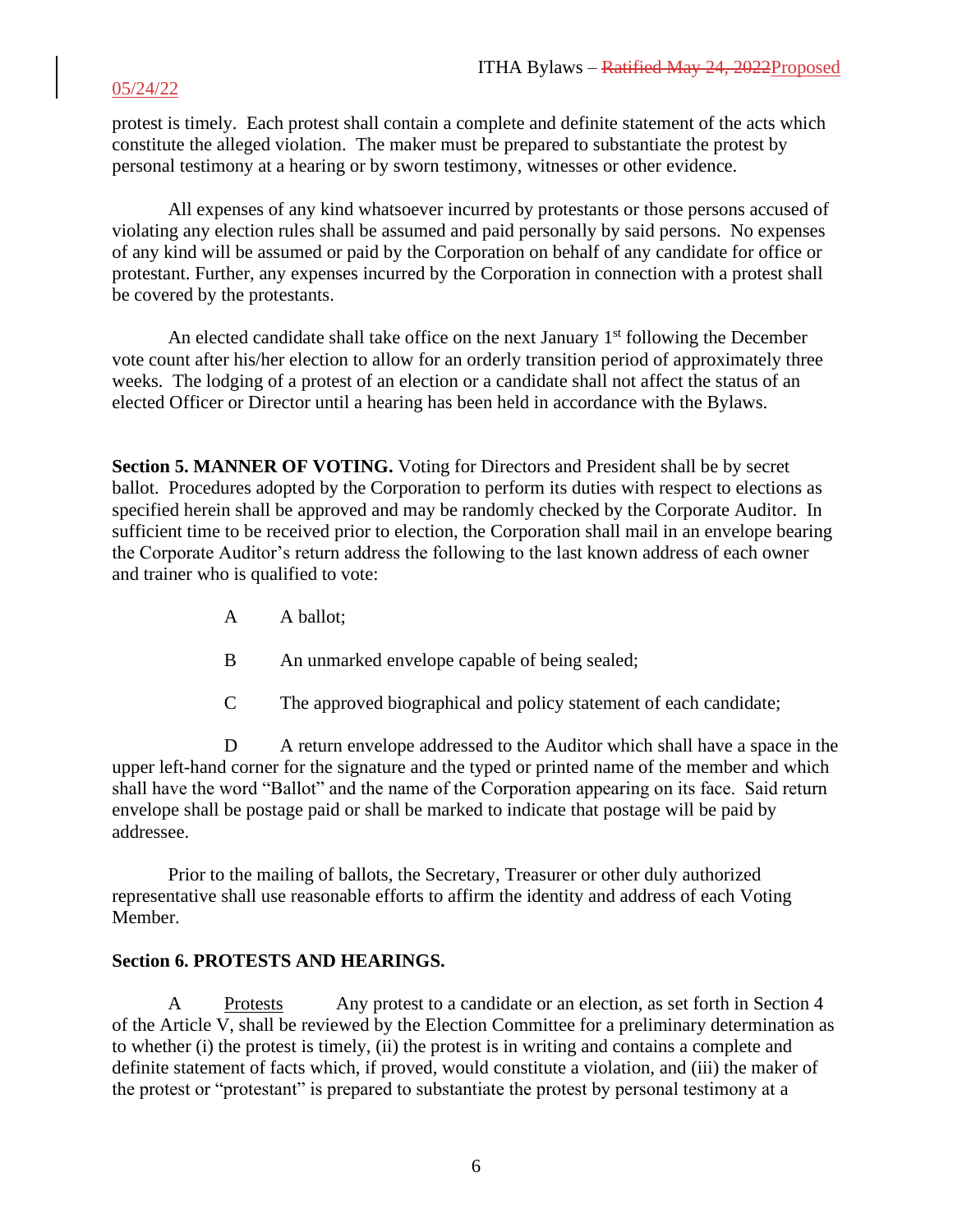hearing or by sworn testimony, witnesses, or other evidence. If the Election Committee has made such a protest to a candidate or an election that meets these three tests, then a hearing must be held to determine the merit or lack of merit of the protest upon the evidence. Toward that end, the Election Committee shall promptly certify their preliminary determination to the Board of Directors, in care of the President.

B Hearings Upon receipt of any such certification from the election Committee or the Corporate Auditor, the President shall promptly call a Special Meeting of the Board of Directors pursuant to Article VI, Section 5 hereof, for the purpose of holding a hearing to determine whether any such protest or challenge is meritorious, upon such evidence as may be adduced by the protestant, by the challenger, by any other targeted or affected Candidates, or by the Member whose ballot has been challenged. The Election Committee and the Corporate Auditor, respectively, shall also notify the Candidate (s) targeted and/or affected by a protest and the Member (s) whose ballots have been challenged promptly upon their respective determinations that any protest or challenge warrants a hearing. Such Candidate (s) targeted or affected by a protest and Member (s) whose ballots are challenged may, but need not, submit a written response to the protest and/or challenge to the Board of Directors, prior to the commencement of the hearing. Such Candidate (s) and Member (s), equally as each protestant and challenger, must be notified of the time and place of the hearing, at which they may appear and be heard. The Board of Directors shall hear and determine whether any protest or challenge is meritorious, based upon a preponderance of the evidence adduced at the hearing. In the event that the Board shall uphold any protest or challenges as meritorious, then it shall further determine what remedy is necessary or appropriate. No member of the Board of Directors shall pass on his/her own candidacy or ballot.

**Section 7. RULES.** The Board of Directors shall adopt and prescribe additional rules regarding campaign material and electioneering, which rules will be provided to all candidates at the time the candidate is notified of his/her nomination.

#### **Section 8. TIE-VOTE.**

In the event votes are tied for any position on the Board, the Election Auditor shall flip a coin to decide on the winner. Heads shall be assigned to the candidate whose last name comes first alphabetically.

## **ARTICLE VI - BOARD OF DIRECTORS**

**Section 1. GENERAL POWERS.** The business and affairs of the Corporation shall be managed under the direction of its Board of Directors.

**Section 2. POWERS OF THE BOARD.** The Board shall have the power to censure, suspend or expel any or all of the Officers, Directors, Members or employees of the Corporation for violation of any provision of these Bylaws, for illegal, unethical or unsportsmanlike conduct, for failure of Board members to attend three consecutive Board meetings, or for failure to remain in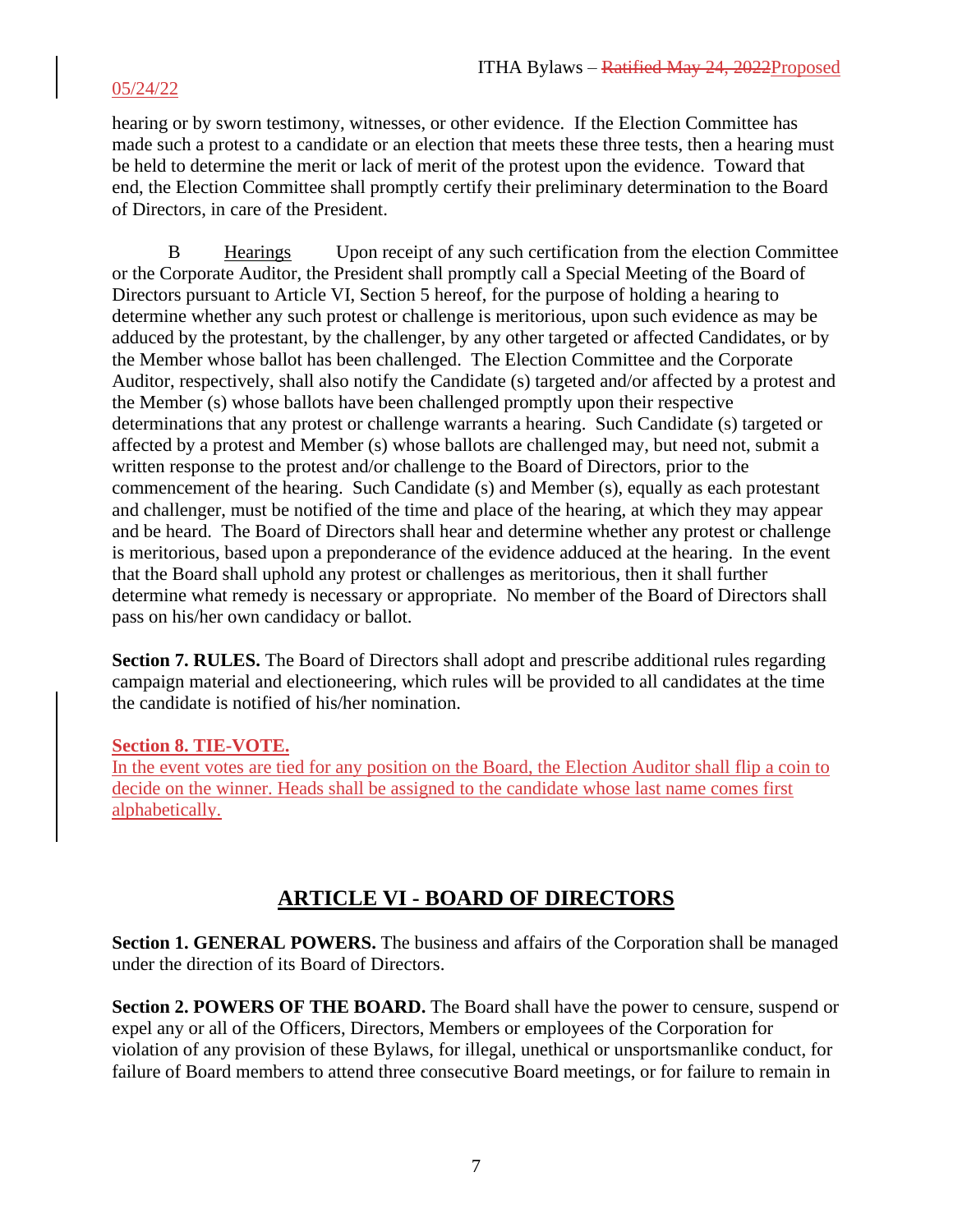good standing in accordance with the rules of racing adopted by the state, after a duly held hearing in accordance with the Bylaws.

The Board may appoint a committee to administer the affairs of the Corporation, if the Officers have been removed or suspended or are deceased.

The Board shall have the right to amend the Bylaws of the Corporation. Such changes to the Bylaws shall be posted by the ITHA on its website and in writing at the ITHA office and there shall be a 30-day commentary period following such posting for the Members to submit comments to the Board. Following the 30-day commentary period, the Board shall consider any submitted commentary prior to certification of any such amendments. If no changes to such approved amendments are made prior to certification, any such amendments are effective as of the date of the initial approval by the Board.

Any Officer or Director may be suspended or removed from office by a majority vote of the Board of Directors, following a hearing, for violation of any provision of the Bylaws, or for any other cause or reason deemed detrimental to the best interests of the Corporation and Members.

**Section 3. NUMBER, TENURE AND QUALIFICATIONS.** The Board of Directors shall be comprised of the President and the Directors of the Corporation, which shall be not less than ten. Each Director shall serve until his/her successor is designated and qualified.

**Section 4. MEETINGS.** The President shall provide, the time and place for the holding of meetings of the Board of Directors. The Board shall hold at least six (6) Board meetings per year and such additional meetings as the welfare of the Corporation may require.

**Section 5. EMERGENCY MEETINGS.** Emergency meetings of the Board of Directors may be called by or at the request of the President or by the written request of five Board Members.

**Section 6. QUORUM.** A majority of the Board of Directors then in office, including the President, shall constitute a quorum for transaction of business at any meeting of the Board of Directors, provided that, if less than a majority of such number of Directors are present at said meeting, a majority of the Directors present may adjourn the meeting without further notice.

**Section 7. VOTING.** The action of the majority of the Directors present at a meeting at which a quorum is present shall be the action of the Board of Directors, unless the concurrence of a greater proportion is required for such action by applicable statute.

**Section 8. TELEPHONE MEETINGS.** With the direction or the consent of the President, Members of the Board of Directors may participate in a meeting by means of a conference telephone or similar communications equipment if all persons participating in the meeting can hear each other at the same time. Participating in a meeting by these means shall constitute presence in person at the meeting.

**Section 9. INFORMAL ACTION BY DIRECTORS.** Any action required or permitted to be taken at any meeting of the Board of Directors may be taken without a meeting, if consent in writing to such action is signed by each Director and such written consent is filed with the minutes of proceedings of the Board of Directors.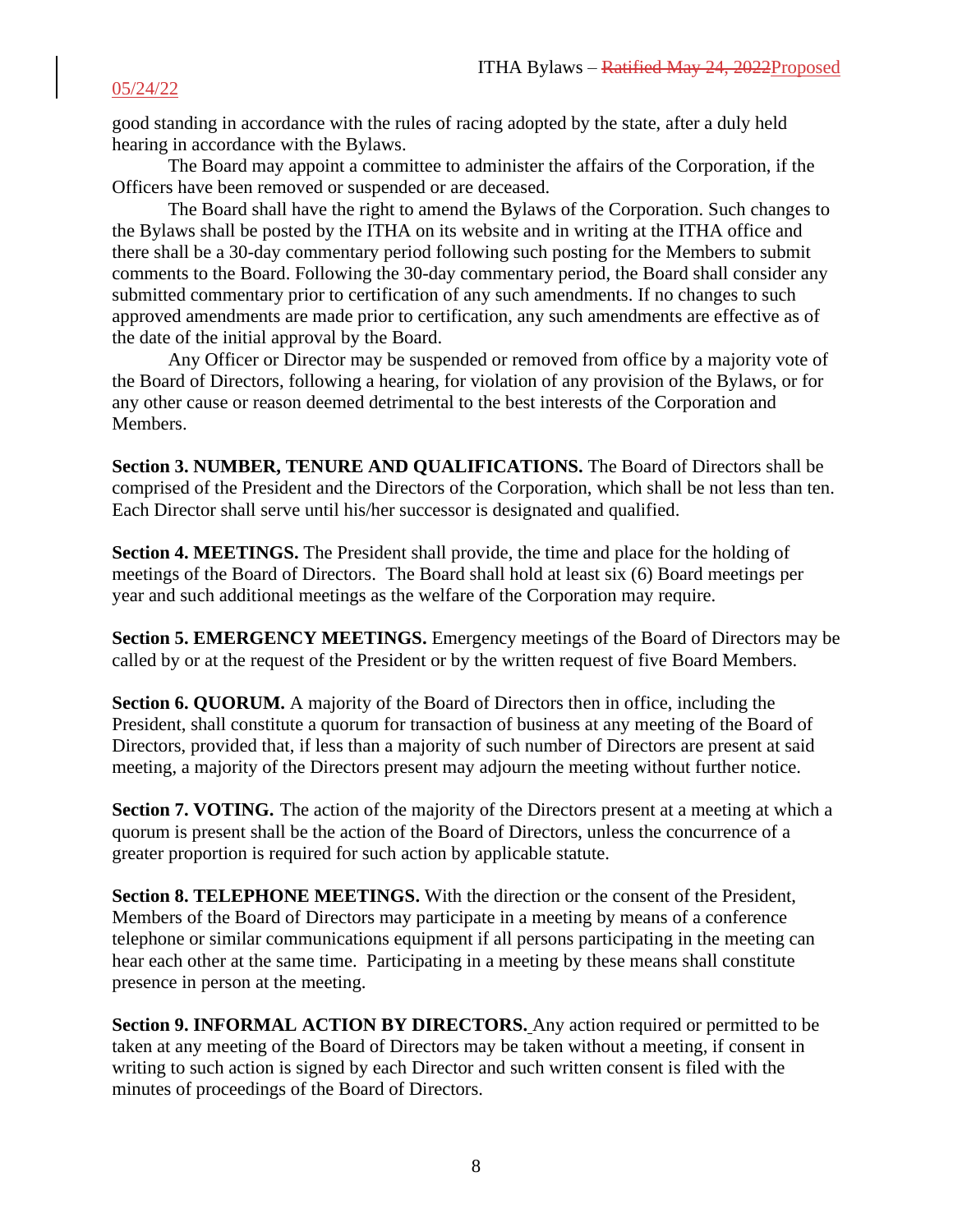**Section 10. COMPENSENTATION**. Directors shall not receive any compensation for their services as Directors, but they may be reimbursed for reasonable and normal business expenses if incurred for the Corporation and agreed by the President and or Executive Director as being necessary for the benefit of the Corporation. Nothing herein capacity and receiving compensation therefore if authorized by a majority of those present at a meeting of the Board of Directors as provided herein.

**Section 11. NO DISCRIMINATION.** The entire strength of the Corporation shall be given in support of any Officer or Director or any Members acting officially for the Corporation who has been discriminated against in the allocation of stalls or in any other respect on account of his/her activities on behalf of the Corporation in accordance with these Bylaws.

**Section 12. INTERNAL CONTROLS.** The Board/President/Executive Director shall implement internal controls sufficient to safeguard the corporation's assets. These controls shall be approved by the auditors who will report to the Board annually on any violations or deviations of these controls.

# **ARTICLE VII - COMMITTEES**

**Section 1. NUMBER, TENURE AND QUALIFICATION.** The President or Board of Directors may constitute such committees as may be desirable and shall assign to them such powers and duties as may be advisable. The membership of all committees and their respective chairman shall be appointed by the President. They shall formally or informally report activities at each Board Meeting.

**Section 2. EXECUTIVE COMMITTEE.** The Executive Committee may be established annually upon the discretion of the President and shall possess and exercise all of the powers of the Board of Directors between meetings of the Board of Directors, but only when essential to the business of the Corporation and only a specifically limited by resolution of the Board of Directors. The Executive Committee may not meet within five days of a scheduled meeting of the Board of Directors. The Executive Committee shall consist of the President, Vice President, and at least one Director. The President shall serve as the presiding officer of the Executive Committee and shall appoint the members of the Executive Committee with board approval.

**Section 3. MEETINGS.** In the absence of any member of any such committee, the members thereof present at any meeting, whether or not they constitute a quorum, may appoint a Director to act in the place of such absent Member.

**Section 4. TELEPHONE MEETINGS.** Members of a committee of the Board of Directors may participate in a meeting by means of a conference telephone or similar communications equipment if all persons participating in a meeting can hear each other at the same time. Participation in a meeting by these means shall constitute presence in presence in person at the meeting.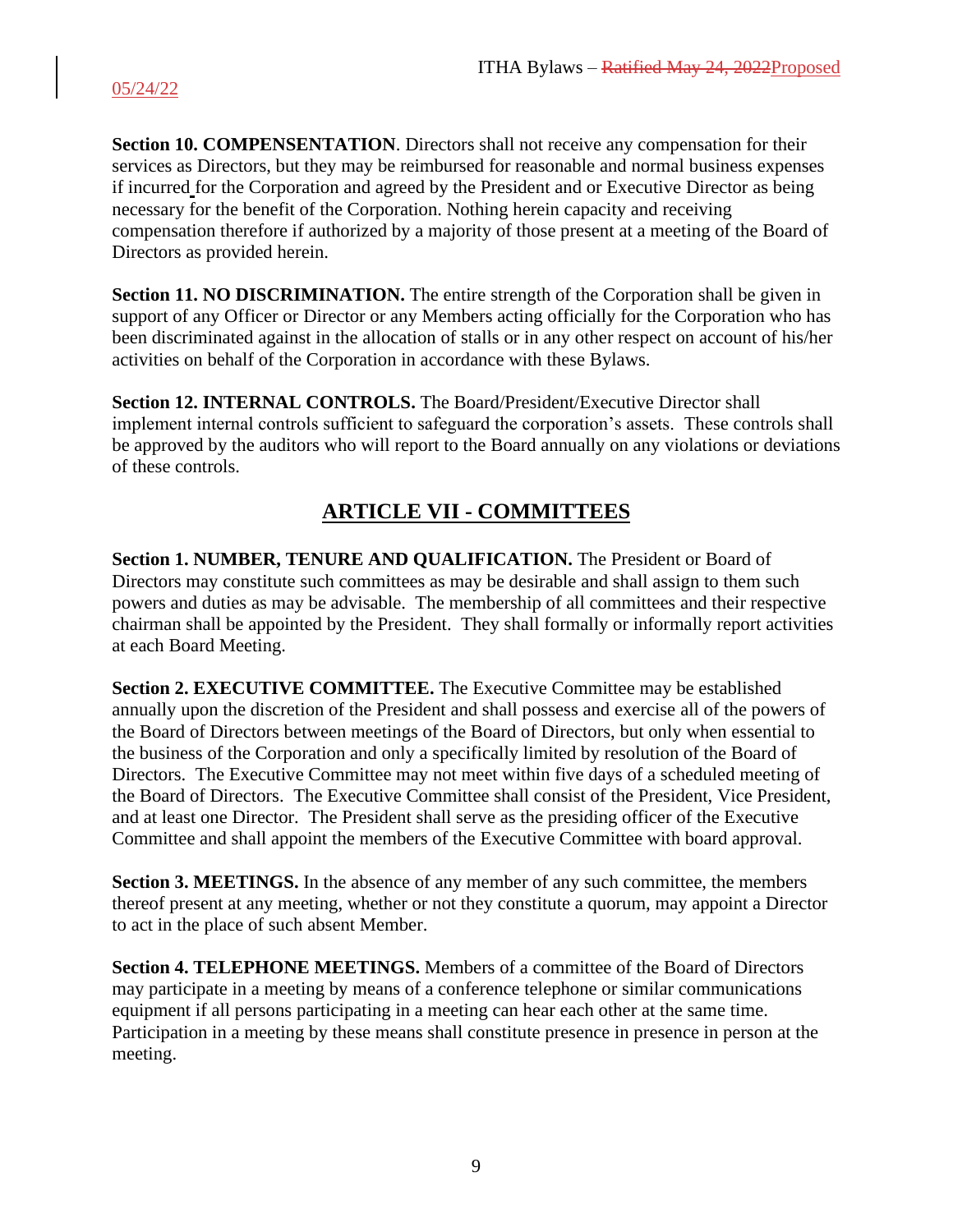**Section 5. INFORMAL ACTION BY COMMITTEES**. Any action required or permitted to be taken at any meeting of a committee of the Board of Directors may be taken without a meeting, if a written consent to such action is signed by each member of the committee and such written consent is filed with the minutes of proceedings of such committee.

## **ARTICLE VIII - OFFICERS**

**Section 1. POWERS AND DUTIES.** The office of President of the Corporation shall be elected every three years by the membership of the Corporation and the President shall name other officers as needed by the Corporation. In the event that a Corporate Vice President exists and the President shall be incapacitated, the Vice President shall preside until the next monthly Board Meeting at which time the majority of the Board shall select one of the Board to serve as President until the next annual meeting of the membership. In the event that there is not a Vice President and the President becomes incapacitated an emergency meeting of the Board shall be convened to elect a President from among them until the afore mentioned general meeting. If the President returns from incapacitation these actions shall be reversed. Any two or more offices except President and Vice President may be held by the same person. Election or appointment of an officer or agent shall not of itself create contract rights between the Corporation and such officer or agent.

If any member of the Board has died his/her position on the Board shall be declared vacant.

**Section 2. VACANCIES.** A vacancy on the Board, other than the President, regardless of how it occurs, shall be filled by naming that Board candidate who received the next highest vote in the last election, owner replacing owner and trainer replacing trainer for the remainder of that term. If there is no available alternate, the vacancy shall be filled by the majority vote of the Board.

**Section 3. THE PRESIDENT.** The President shall be the principal executive officer of the Corporation;

- a. The President or the Executive Director shall call and preside at meetings of the Board of Directors;
- b. He/she shall sign, or have signed by authorized persons, all checks drawn by the Executive Director for the payment of bills and to carry out his/her responsibilities under the Bylaws;
- c. He/she shall report to the Board any irregularities or derelictions on the part of the Executive Director or any member of the Board;
- d. He/she shall appoint members of all standing and special committees, except as otherwise provided herein;
- e. He/she shall be an ex-officio member of all standing, special and other committees of the Board;
- f. He/she shall notify the Board forthwith of any charges brought or anticipated to be brought against any Officer or Director which may involve such Officer's or Director's right to race, or for the violation of these Bylaws;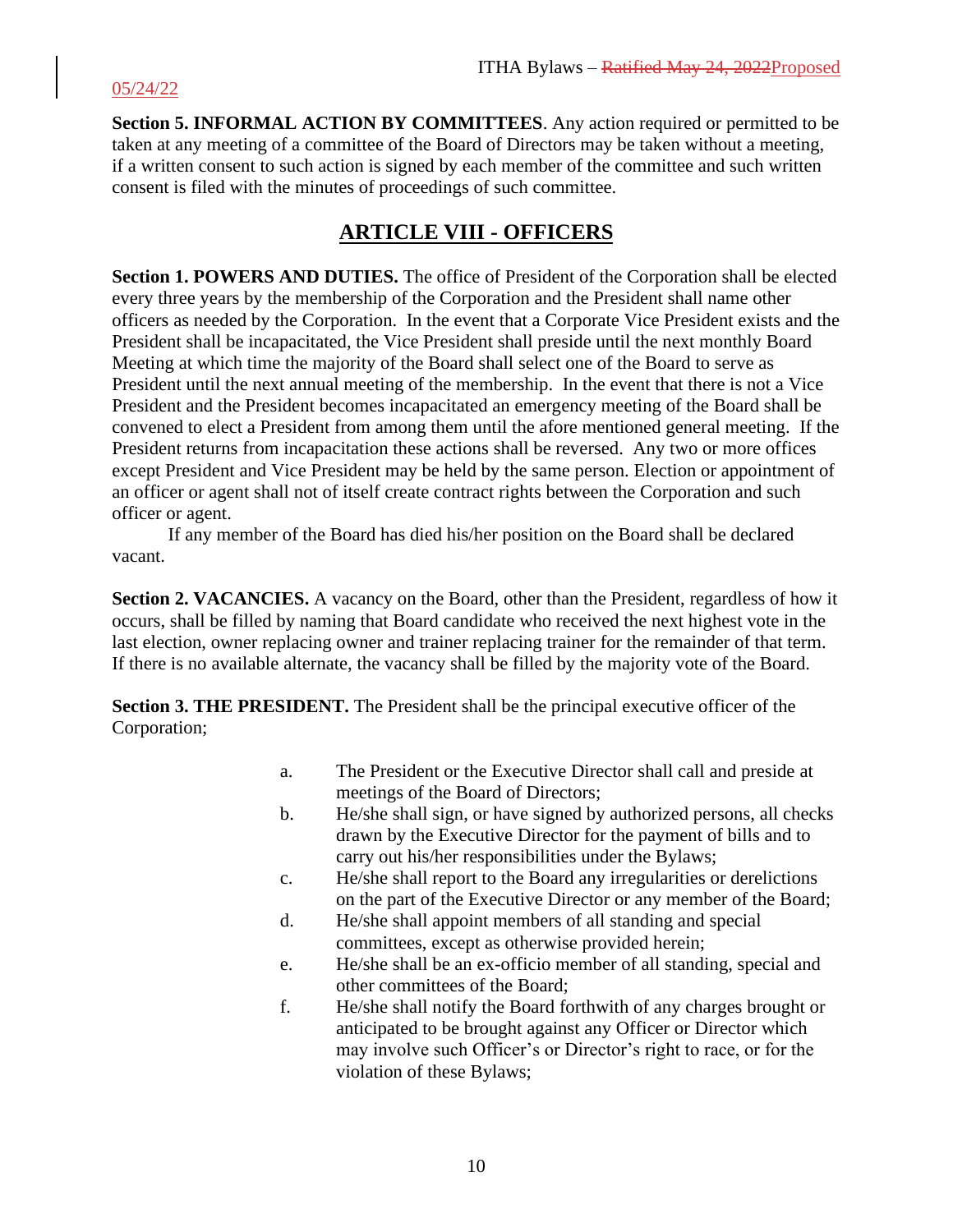- g. He/she shall call at least one (1) general meeting and six (6) Board meetings per year and such additional meetings as the welfare of the Corporation may require.
- h. Upon written petition of fifty (50) or more members of the Corporation he/she shall call a general meeting of the Corporation within two  $(2)$  weeks if a race meet is in progress and within thirty (30) days if no race meet is in progress. A petition for a general meeting must state the primary purposes or issues for which the meeting is called. Decisions, recommendations, and resolutions discussed at general membership meetings are advisory in nature;
- i. He/she shall cooperate with the Board in maintaining liaison with the membership and keeping it informed;
- j. He/she shall sign any signature cards for any bank accounts or deposits in financial institutions, or sign any notes, negotiable instruments or obligations of the Corporation unless specifically not allowed by the Bylaws;
- k. The President shall receive a salary as determined by the Board of Directors and any approved salary change will be effective upon approval of the Board. He/she may be reimbursed for reasonable and normal business expenses if incurred for the Corporation.
- l. He/she may delegate any of the listed responsibilities to the Executive Director.

**Section 4. EXECUTIVE DIRECTOR**. The Board may employ an Executive Director who shall not be from among the members of the Board of Directors. He/she shall be the principal, non-Board member, executive officer of the Corporation and have responsibility for the supervision and control of the business and administrative affairs of the Corporation, serve as a principal spokesman for the Corporation, represent the Corporation before all industry forums, groups, associations and governmental bodies, coordinate programs and implement policies and perform all duties incident to the office of Executive Director and such other duties as may be prescribed by the President and Board of Directors. He/she may execute any deed, mortgage, bond, contract or other instrument which the Board of Directors has authorized to be executed, except in cases where the execution hereof shall be expressly delegated by the Board of Directors or by these by laws to some other officer or agent of the Corporation or shall be required by law to be otherwise executed. The Executive Director is employed by the Board and shall serve until his/her resignation or until termination by the Board. The President may suggest his/her preference for Executive Director when the position is vacant and the hiring of a new Executive Director by the Board. Upon resignation or termination, other than for cause for an illegal act, shall be entitled to severance pay of 1.5 weeks for each year or part of a year served.

**Section 5. SECRETARY.** The Executive Director shall be the secretary. The Secretary shall (a) Keep the minutes of the proceedings of the Board of Directors and committees of the Board in one or more books provided for that purpose; (b) See that all notices are duly given in accordance with the provisions of these Bylaws or as requested by law; (c) Be custodian of the corporate records; (d) Use reasonable efforts to keep a register of the post office address of each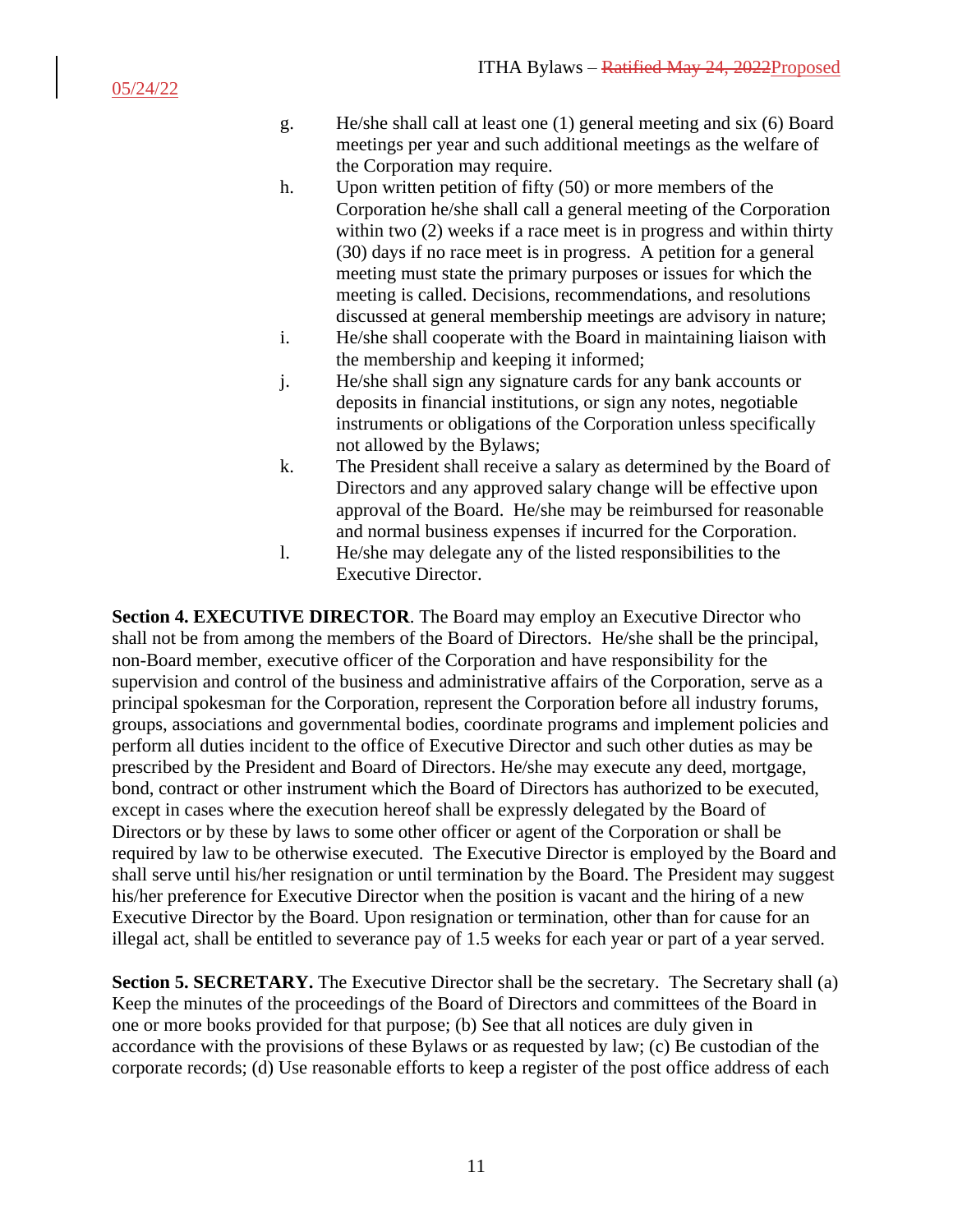Member and (e) In general, perform such other duties as from time to time may be assigned to him/her by the President or by the Board of Directors.

**Section 6. TREASURER.** The Executive Director shall be the Treasurer. The Treasurer shall have the custody of the corporate funds and securities and shall keep full and accurate accounts of receipts and disbursements in books belonging to the Corporation and shall deposit all monies and other valuable effects in the name and to the credit of the Corporation in such depositories as may be designated by the Board of Directors.

He/she shall disburse the funds of the Corporation and report such proper vouchers for such disbursements, and render to the President, Board of Directors and Members, at least quarterly and at the regular meetings of the Board or whenever they may require it, an account of all his/her transactions as treasurer and of the financial condition of the Corporation. If required by the Board of Directors, he/she shall give the Corporation a bond in such sum and with such surety or sureties as shall be satisfactory to the Board of Directors for the faithful performance of the duties of his/her office and for the restoration to the Corporation, in case of his/her death, resignation, retirement or removal from office, all books, papers, vouchers, money and other property of whatever kind in his/her possession or under his/her control belongs to the Corporation.

**Section 7. ASSISTANT SECRETARIES AND ASSISTANT TREASURERS.** The assistant secretaries and assistant treasurers, in general, shall perform such duties as shall be assigned to them by the Executive Director, or by the President of the Board of Directors. The assistant treasurers, if required by the Board of Directors, give bonds for the faithful performance of their duties in such sums and with such sureties as shall be satisfactory to the Board of Directors. The Assistant Secretaries and Assistant Treasurers shall serve at the pleasure of the President and the Executive Director.

**Section 8. ANNUAL REPORT**. The President or another executive officer of the Corporation shall engage a certified public accountant to audit the Corporation and issue audited financial statements. Any Member shall have the right to examine such audit report at an office of the Corporation at any time during normal business hours.

#### **Section 9. SALARIES.**

(A) The Salary of the Executive Director shall be determined by the Board of Directors. He/she may be reimbursed for reasonable and normal business expenses if incurred for the Corporation.

(B) For all employees other than the Executive Director, such employees shall serve at the pleasure of the President and the Executive Director.

## **ARTICLE IX - CONTRACTS, LOANS, CHECKS, AND DEPOSITS**

**Section 1. CONTRACTS.** No contract may exceed a term of three (3) or one (1) year beyond the expiration of the term of the President, whichever is shorter, with the exception of those that attain approval of the majority of the entire board.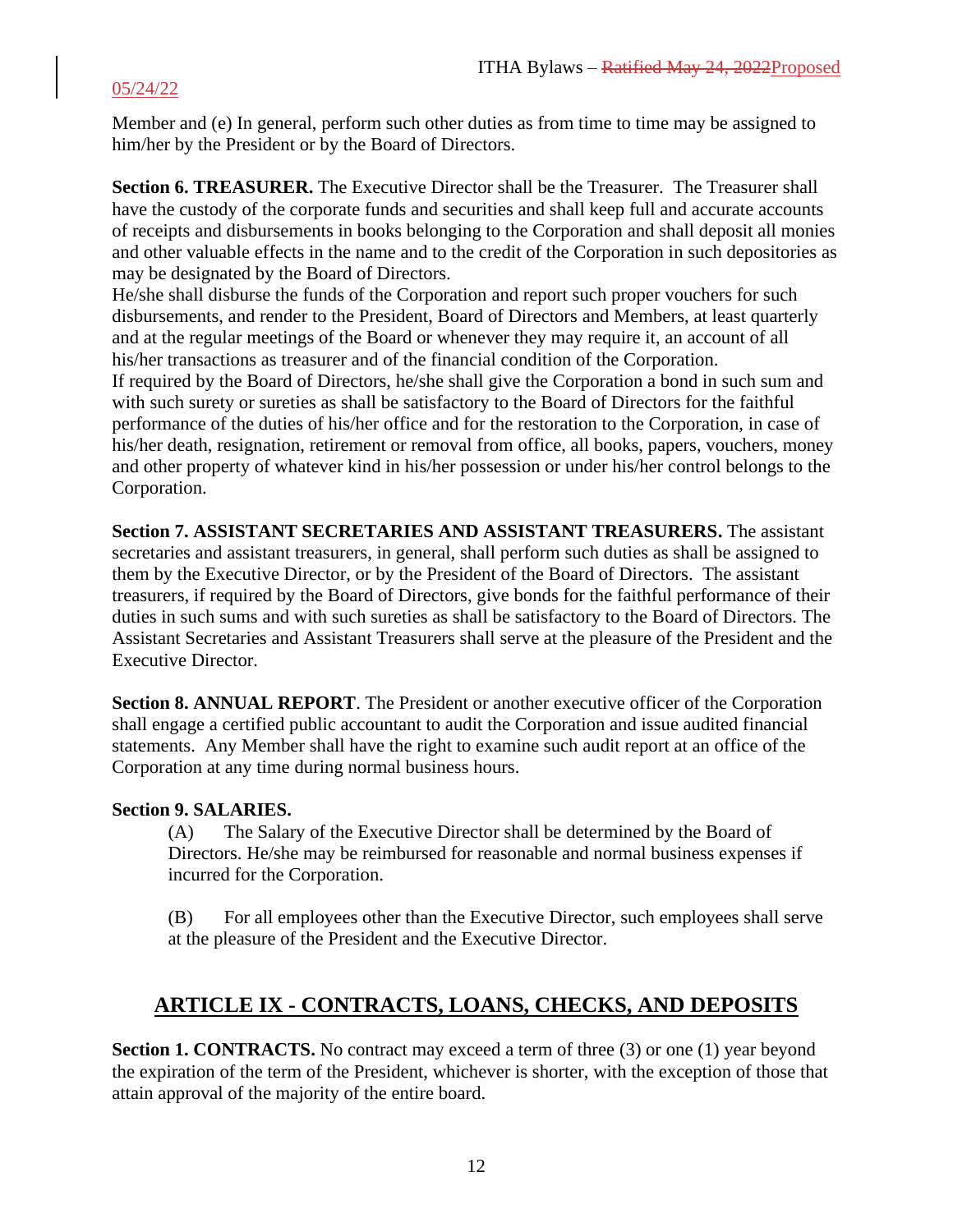**Section 2. CHECKS AND DRAFTS.** All checks, drafts or other orders for the payment of money, notes or other evidence of indebtedness issued in the name of the Corporation shall be signed by such officers, agent, or agents of the Corporation and in such manner as shall from time to time be determined by the President.

**Section 3. DEPOSITS.** All funds of the Corporation not otherwise employed shall be deposited from time to time to the credit of the Corporation in such banks, trust companies or other depositories as the President and/or Executive Director may designate. The monies of the Corporation shall be deposited in interest bearing accounts or savings certificates at such banks or depositories as may from time to time be designated by the Board, the President, and/or Executive Director, or invested in such bonds, securities or investments as may be authorized by the vote of a majority of the Directors. Such income may be deposited, pending disposition, in such checking accounts as the President and/or Executive Director may authorize from time to time. Disposition of the principal amount of such deposits or investments may be authorized only by the affirmative vote of the majority of all of the Directors. No funds of the Corporation may be distributed except for the purposes, and subject to the restrictions, set forth in the charter.

# **ARTICLE X - FISCAL YEAR**

The Board of Directors shall have the power, from time to time, to fix the fiscal year of the Corporation by a duly adopted resolution.

# **ARTICLE XI - INDEMNIFICATION**

The Corporation may indemnify any individual who is a present or former director or officer of the Corporation or any individual who serves or has served another corporation, partnership, joint venture, trust, employee benefit plan or any other enterprise as a director or officer, or as a partner of trustee of such partnership or employee benefit plan at the request of the Corporation and who by reason of service in that capacity was, or is threatened, pending, or contemplated action, suit or proceeding, whether civil, criminal or administrative, to the full extent permitted under law. The Corporation may, with the approval of its Board of Directors, provide such indemnification for a person who formerly served a predecessor of the Corporation in any of the capacities described above and for an employee or agent of the Corporation or a predecessor of the Corporation.

The Corporation shall have no power, directly or indirectly, to engage in any activity that would invalidate its status as a Corporation exempt from federal income tax under Section 501 (c) (6) of the Internal Revenue Code.